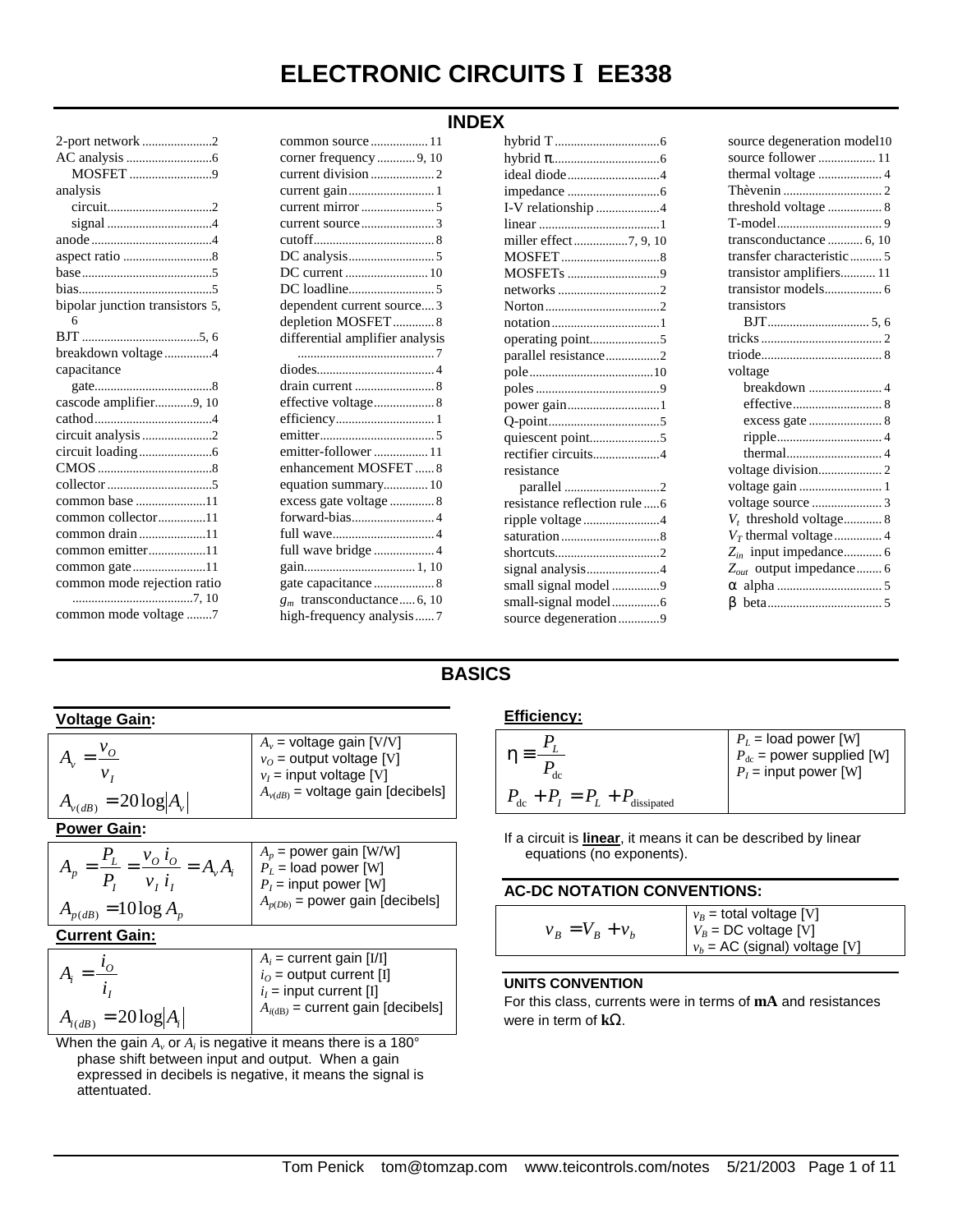#### **THÈVENIN AND NORTON EQUIVALENTS**

A **one-port network** (circuit presenting 2 external terminals) may be represented by either a Thèvenin or Norton equivalent. Note that  $R_{EO}$  has the same value in both the Thèvenin and Norton equivalents.



The Thèvenin voltage  $V_{TH}$  is the open-circuit voltage. The Norton current  $I_N$  is the short-circuit current.

- It is only necessary to find one or the other. If there are no independent sources (dependent sources may be present)
- then  $V_{TH} = I_N = 0$  and the circuit reduces to an equivalent resistance.
- To find *REQ*:
- 1) "Turn off" the independent sources, i.e. voltage sources go to zero which means they are shorted and current sources also go to zero which means they are opened.
- 2) If there are independent and dependent sources, turn off the independent sources and apply a test source ( $V_{TEST}$  = 1 or  $I_{TEST}$  = 1) to the port. Calculate the unknown parameter *VTEST* or *ITEST* at the port and find *REQ* using

 $V_{TEST} = I_{TEST} R_{EQ}$ 

#### **THÈVENIN/NORTON EXAMPLE**



#### **2-PORT LINEAR NETWORKS**



All may be described by (4 variables:  $R_1, R_2, K, \alpha$ ):



If  $\alpha$  is close to zero, we can use (3 variables:  $Z_{in}$ ,  $Z_{out}$ , K):



#### **PARALLEL RESISTANCE**

$$
R_1 \| R_2 = \frac{R_1 R_2}{R_1 + R_2}
$$
  
\n
$$
R_1 \| R_2 \| \cdots \| R_N = \frac{1}{R_1^{-1} + R_2^{-1} + \cdots + R_N^{-1}}
$$

#### **VOLTAGE DIVISION**



#### **CURRENT DIVISION**



### **SHORTCUTS AND TRICKS:**

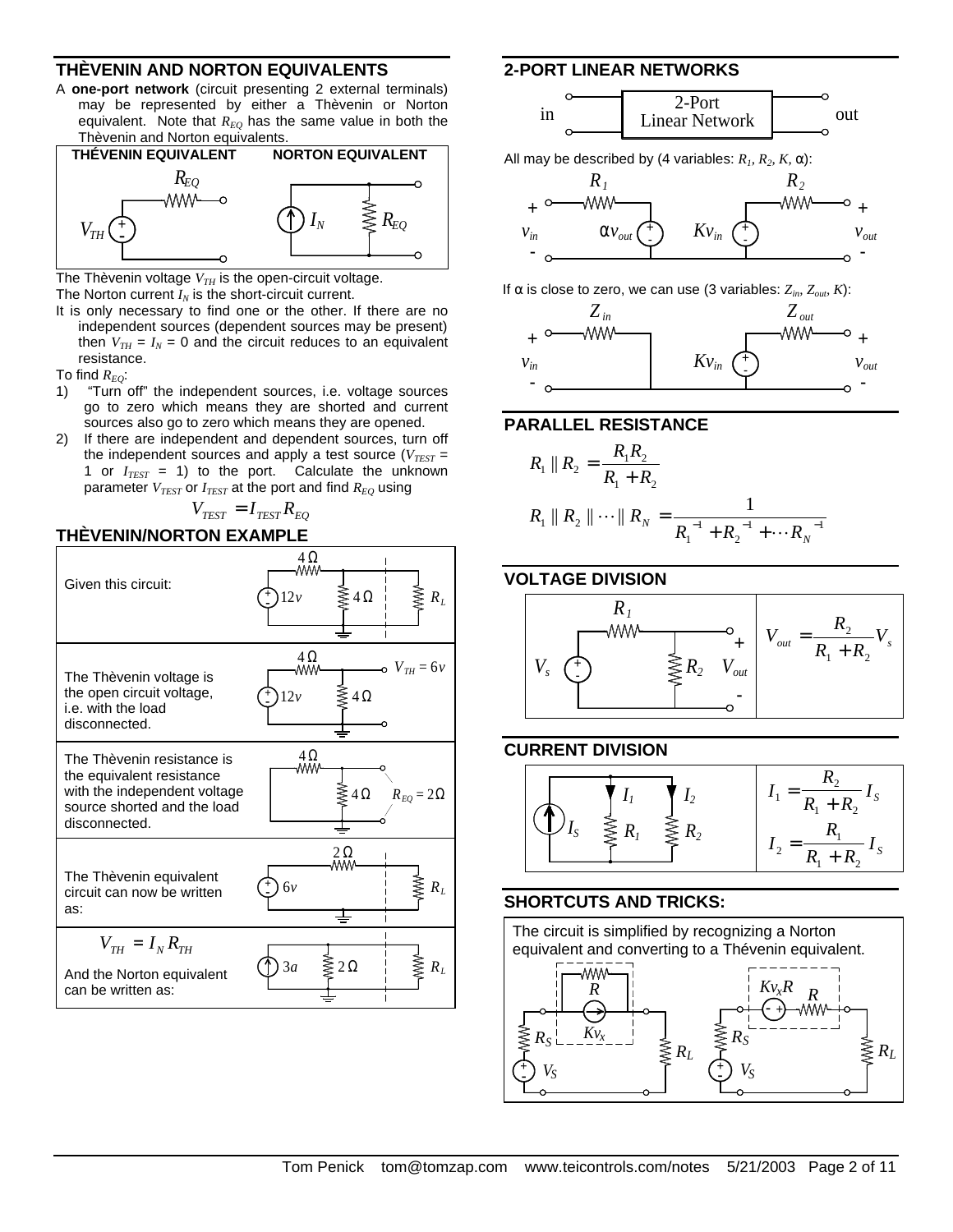

**-**

**-**

*Ki*

When a dependent current source and the current on which it depends both feed into a resistor as shown, the two components may be replaced by a single resistance  $R_{EO}$  calculated as follows: *i*  $R_{EQ} = (K + 1)R$ 



**-**

**-**

When a current source is dependent on the voltage across itself, it may be replaced by a resistor equal to the inverse of the current source's coefficient:  $Kv_{r}$   $R$   $\frac{3}{2}$  *v* +  $\mathbb{R}^n$   $R \geq \frac{1}{K}$  **p**  $\geq \frac{1}{K}$ 1 *R*

A dependent voltage source may be replaced with a resistor providing the same voltage drop in order to find  $V_{TH}$ . However, this **cannot** be used to find  $R_{EO}$ .



A current source may be rerouted to another point provided a second source of equal magnitude is created with flow from that point to the original. *I* may be independent or dependent.

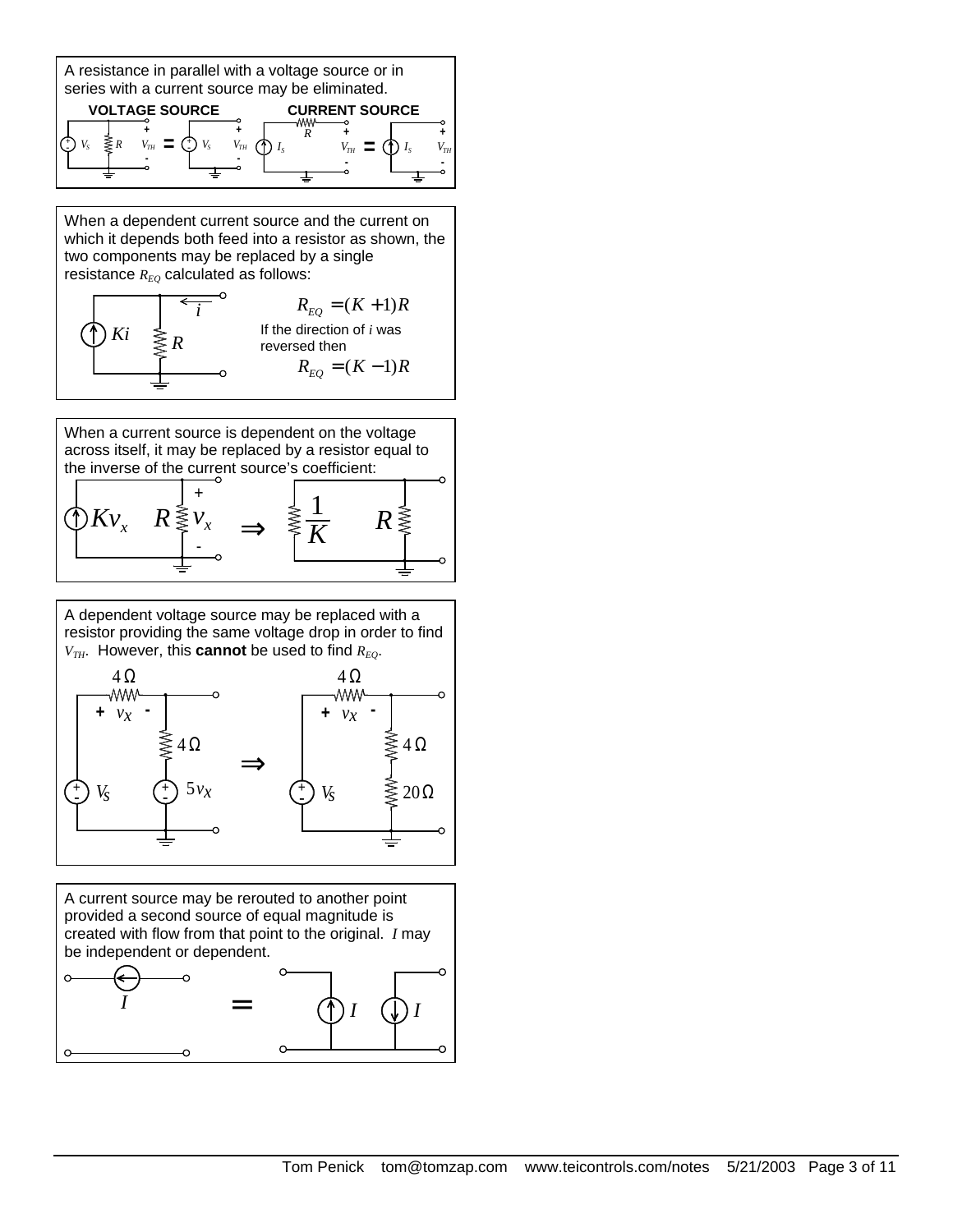#### **FORWARD-BIASED DIODE**



anode cathode

#### **CHARACTERISTICS OF THE IDEAL DIODE**

- If *v* is negative, the diode is *reversed biased* and acts as a closed switch with  $v = 0$ .
- If a positive current is applied in the direction shown, the diode is *forward biased* and acts like an open circuit.

#### **CHARACTERISTICS OF A REAL DIODE**

- If *v* is negative, the diode is *reversed biased*. If the magnitude of  $\nu$  is small, the diode conducts little until the magnitude of *v* reaches the *breakdown voltage* at which point the diode conducts.
- If a positive current is applied in the direction shown, the diode is *forward biased*. There is not a significant amount of conduction until the voltage reaches about 0.7V.



#### **SIGNAL ANALYSIS**

The total signal is the AC signal plus the DC signal.

For AC signal analysis, turn off DC sources. Consider the diode as a resistance *r<sup>d</sup>* .

For DC analysis, turn off AC sources.

$$
r_d = \frac{nV_T}{I_D}
$$



#### **RECTIFIER CIRCUITS**



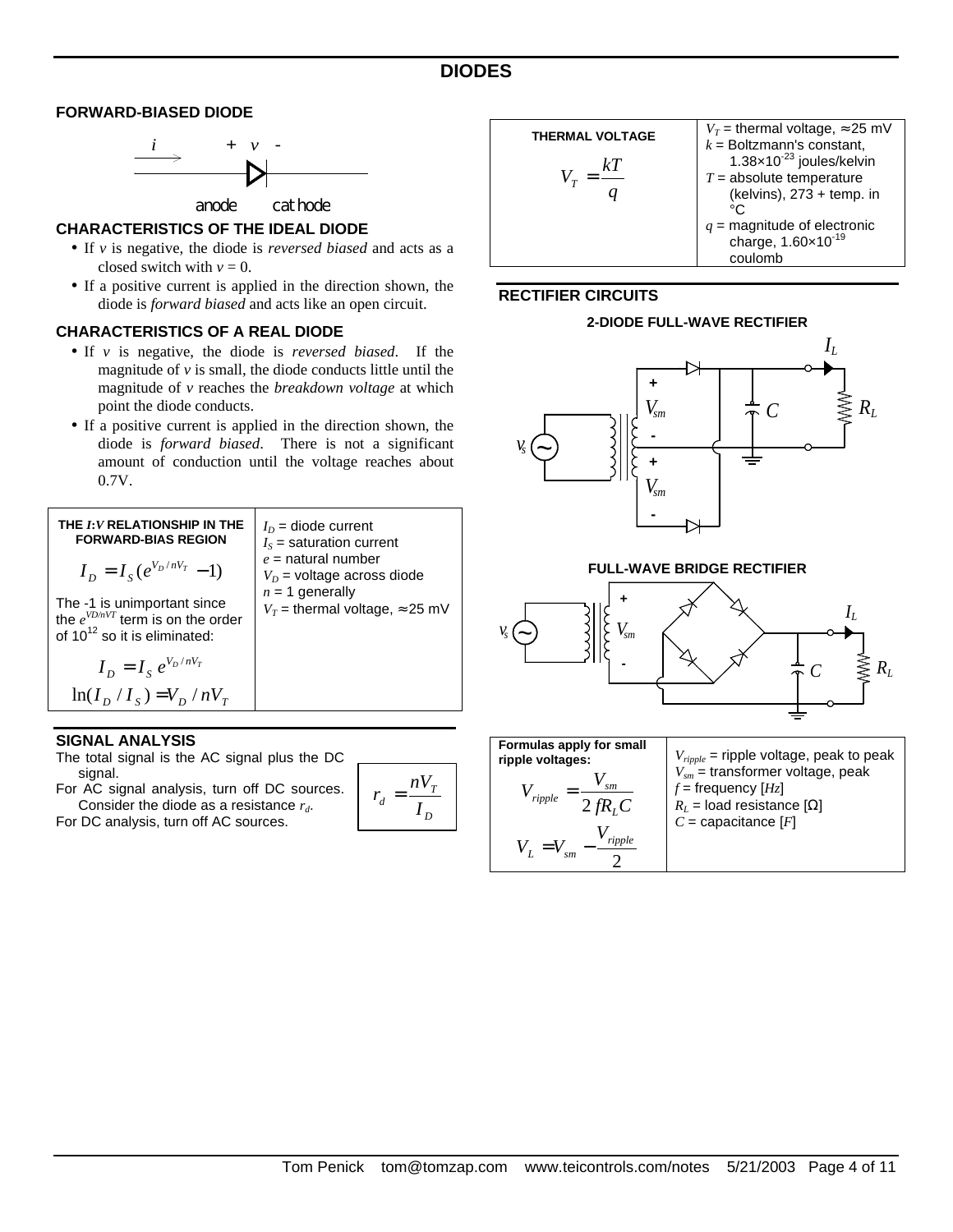# **BIPOLAR JUNCTION TRANSISTORS - DC ANALYSIS**



**Bias:** the difference in DC potential between base and emitter.



volts

#### **BASE CURRENT:**

The relationships among the emitter, base, and collector currents are functions of **b**. The relationships apply to signal current as well as DC current.

$$
I_C = \beta I_B \left| I_E = (\beta + 1)I_B \right|
$$

#### **a AND b:**

$$
\alpha = \frac{I_C}{I_E} \qquad \beta = \frac{I_C}{I_B}
$$

$$
\alpha = \frac{\beta}{\beta + 1} \qquad \beta = \frac{\alpha}{1 - \alpha}
$$

**a** is constant for a particular transistor. It's value is less than but close to 1, normally 0.98-0.9995. **a** is the gain of a Common-Base amplifier.

 $I_B$  = DC base current  $I_C$  = DC collector current  $I_E$  = DC emitter current  $\beta$  = the **beta** value of the transistor

**b** is constant for a particular transistor, typically in the range of 100 to 200 but may be 50- 2000. Since the value of **b** may vary significantly among transistors of the same type, a **b**-tolerant circuit design is desirable. **b** is the Common-Emitter current gain.

# **CURRENT MIRROR** -ww 28.6k  $\bigg| I_{C1} \bigg|$   $\bigg| I_{C2} \bigg|$   $\bigg| I_{C3}$  $Q_1$   $Q_2$   $Q_3$ -15V

In this circuit, the base voltage is at -14.3V due to the 0.7V drop across the BE junctions. Since  $C_1$  is also at -14.3V,  $I_{C1}$ will be ½mA. If all transistors are identical, then their base currents will be equal and  $I_{C1} = I_{C2} = I_{C3} = \frac{1}{2}mA$ .  $Q_2$  and  $Q_3$ can be used as current sources to bias other transistors.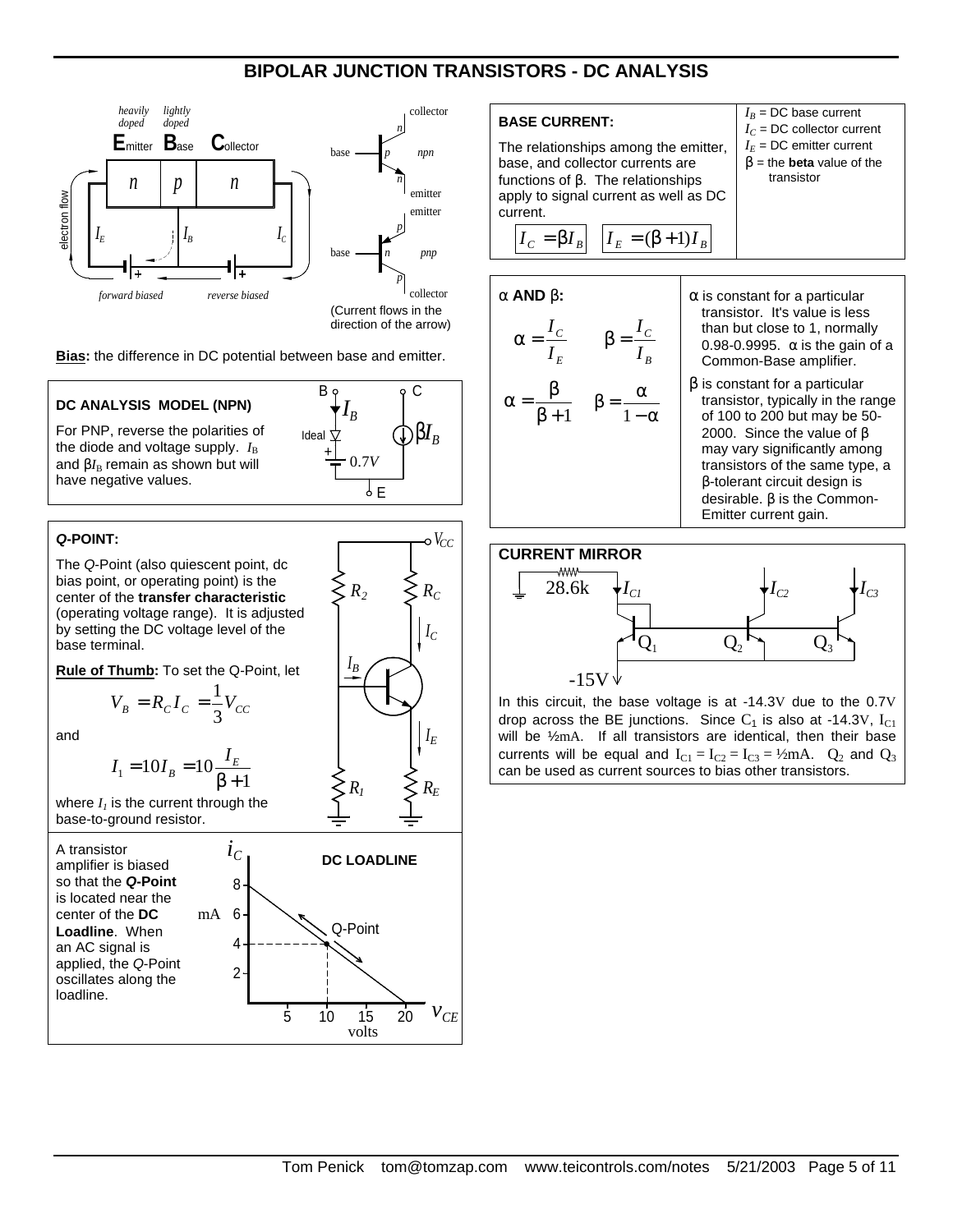#### **CIRCUIT LOADING**

**Loading** is the loss of signal due to circuit resistance. Some of the signal is lost in  $R_s$ ; some output is lost in  $Z_{out}$ :



#### **DETERMINING IMPEDANCE**

*Zin***:**

*Zout***:**

**TO FIND**  1) Remove the input source.

- 2) Leave the load connected.
	- 3) Short other independent voltage sources; open other independent current sources.
	- 4) If there are no dependent sources, the input impedance is determined by inspection, otherwise continue to step 5.
	- 5) Keep in mind that current could flow in the circuit. Either a) manipulate the circuit using resistance reflection rule to ground out the independent sources, b) apply a test source to the input, or c) use other Tricks (p.2) to redraw the circuit.

#### **TO FIND**  1) Remove the load .

- 2) Turn off the input source, but leave the source (resistance) connected.
	- 3) Short other independent voltage sources; open other independent current sources.
	- 4) If there are no dependent sources, the output impedance is determined by inspection, otherwise continue to step 5.
	- 5) Keep in mind that current could flow in the circuit. Either a) manipulate the circuit using resistance reflection rule to ground out the independent sources, b) apply a test source to the output, or c) use other Tricks (p. 2) to redraw the circuit.

When calculating the gain, *vout*/*vin*, assume that sources and load (if shown) are connected.

#### **EQUATIONS FOR AC ANALYSIS**



#### **HYBRID p Small Signal Model for BJT Transistor**

This works for PNP or NPN transistors without modification. The same model is shown drawn 2 different ways. (*ro* which is shown with dashed lines in the model at left, may usually be ignored.)



#### **HYBRID T Small Signal Model for BJT Transistor**

This works for PNP or NPN transistors without modification. The same model is shown drawn 2 different ways. The T model is used if we can neglect  $r_o$ , that is  $r_o$  is very large.



## **RESISTANCE REFLECTION RULE**

The **HYBRID p** and the **HYBRID T** models are again redrawn to illustrate conversion between the two:



One model is easily converted to the other.  $r_{\pi}$  is related to  $r_{e}$  by a factor of (β + 1). This has the effect of shifting the resistance between the base and emitter legs as shown above. A way to remember whether to multiply or divide is to know that base current is smaller than emitter current, so the base resistance must be larger. This is a powerful tool in AC analysis because other series resistances in the circuit may be combined with  $r<sub>\pi</sub>$  or  $r<sub>e</sub>$ and shifted with them.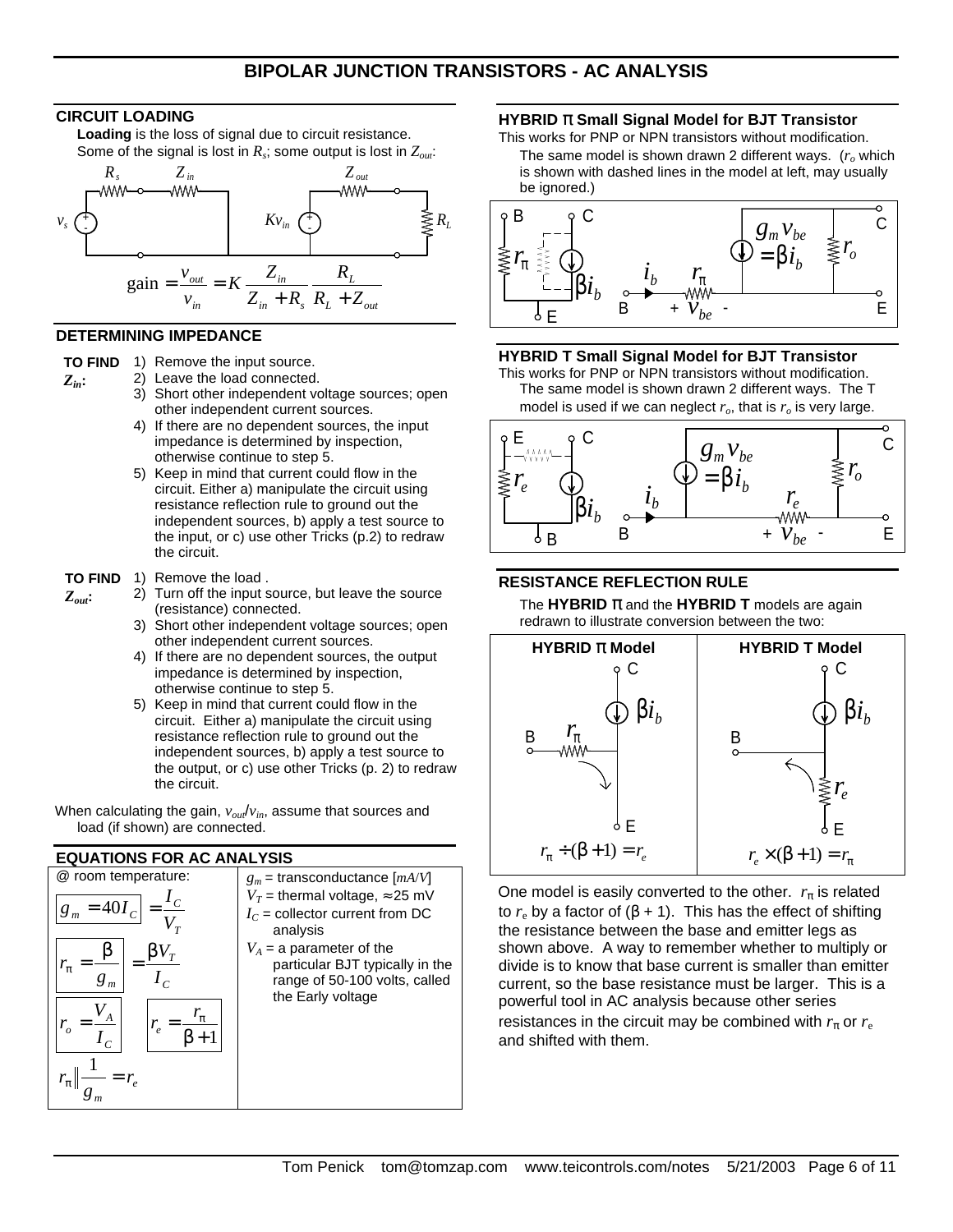# **DIFFERENTIAL AMPLIFIER ANALYSIS and BJT HIGH-FREQUENCY ANALYSIS**

**Differential** amplifiers are used in integrated circuit design. In IC design, large capacitors and large (Ω) resistors are impractical. In this circuit,  $Q_2$ eliminates the need to have a bypass capacitor to ground by providing a lowresistance path to signal ground.



For AC analysis of differential amplifiers, we divide the input signals into differential and common-mode components. The inputs are written as

$$
v_{i1} = v_{icm} + \frac{v_{id}}{2}
$$
  $v_{i2} = v_{icm} - \frac{v_{id}}{2}$ 

We solve for each separately using different models and then combine the results. For a description of the circuit analysis of the Single-Ended Output Differential Amplifier shown above, see the file **DifferentialAmplifierSEO.pdf.**

| <b>DIFFERENTIAL</b><br><b>VOLTAGE GAIN</b><br>$A_d = \frac{v_{od}}{v_{id}}$                                                                                                | $A_d$ = differential voltage gain [V/V]<br>$v_{od}$ = total differential output voltage<br>ſИ<br>$v_{i,d}$ = total differential input voltage [V]  |                                                                                                                                                                                                   |  |
|----------------------------------------------------------------------------------------------------------------------------------------------------------------------------|----------------------------------------------------------------------------------------------------------------------------------------------------|---------------------------------------------------------------------------------------------------------------------------------------------------------------------------------------------------|--|
| <b>COMMON-MODE</b><br><b>VOLTAGE GAIN</b><br>$A_{cm} = \frac{V_{ocm}}{V_{icm}}$                                                                                            | $A_{cm}$ = common-mode voltage gain<br>[V/V]<br>$v_{o, cm}$ = common-mode output<br>voltage $[V]$<br>$v_{i\,cm}$ = common-mode input voltage<br>ſИ |                                                                                                                                                                                                   |  |
| <b>COMMON-MODE</b><br><b>REJECTION RATIO (CMRR)</b><br>$CMRR = \left  \frac{A_d}{A_{cm}} \right $<br>CMRR <sub>dB</sub> = $20 \log_{10} \left  \frac{A_d}{A_{cm}} \right $ |                                                                                                                                                    | $CMRR = common$<br>mode rejection<br>ratio. The ratio of<br>the differential<br>voltage gain to the<br>common-mode<br>voltage gain.<br>$CMRR_{dB} = common$<br>mode rejection<br>ratio [decibels] |  |

#### **HIGH-FREQUENCY ANALYSIS**



#### **THE MILLER EFFECT**

The existance of  $C_{\mu}$  complicates the above model. The Miller effect says that the model can be approximated by removing  $C_u$  and replacing it with another gate-tosource capacitance  $C_M$ . *K* is the voltage gain across  $C_{\mu}$  (assuming that  $C_{\mu}$  represents an open circuit).

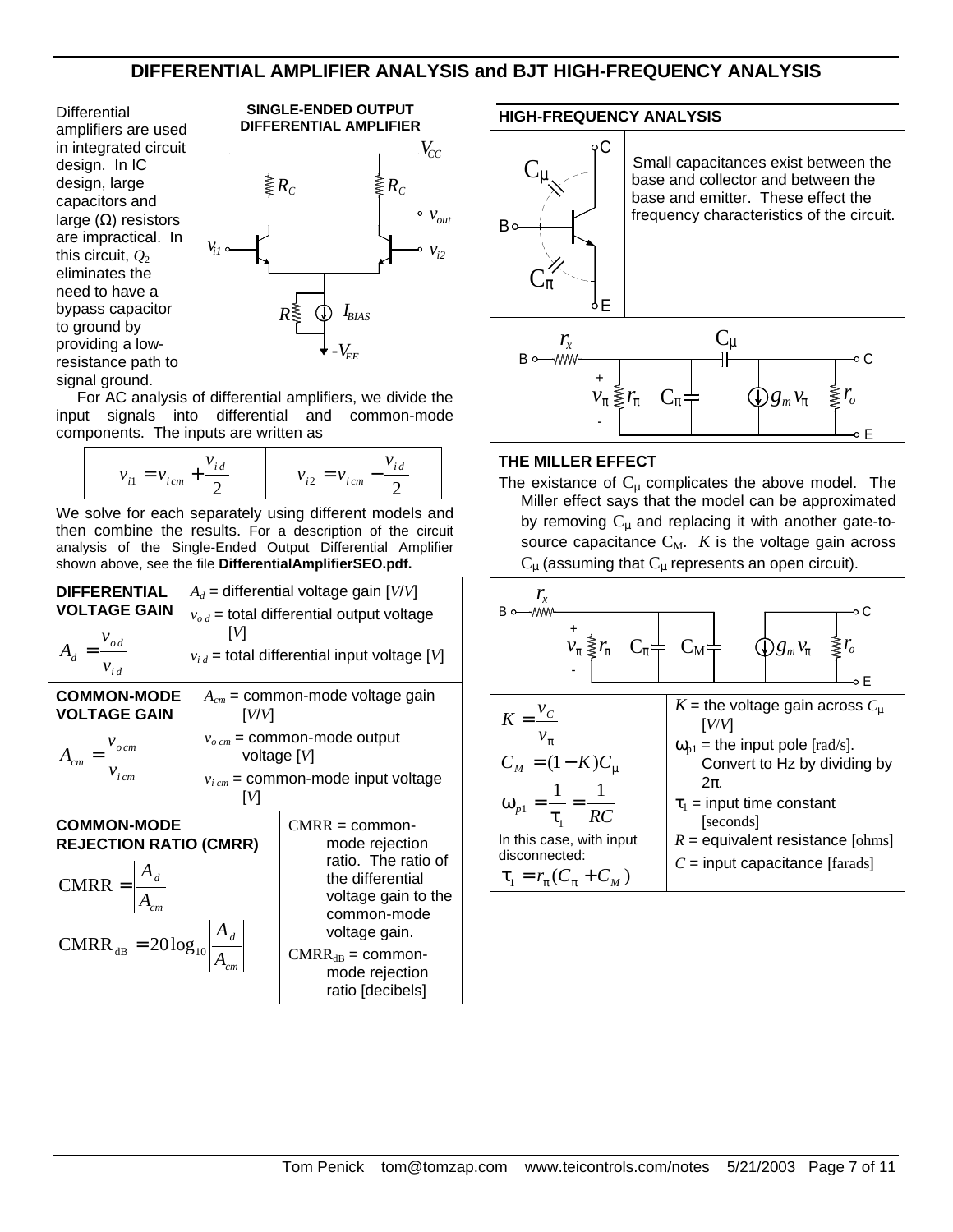# **METAL OXIDE SILICON FIELD-EFFECT TRANSISTORS -** *MOSFETs*

#### **Enhancement MOSFET**

n-channel type: When a positive voltage is applied to the gate of the n-channel MOSFET shown at right, a channel of n material is formed within the p region near the gate. This enables current flow from drain to source. The substrate or base is usually internally connected to the source, forming a 3-terminal device.



#### **n-channel (NMOS) p-channel (PMOS)** n. G S B G ۱s D G S D B G ٥Ŋ S p-channel MOSFETs work like n-channel MOSFETs except all voltages are negative and current flows from S to D. On 3-terminal devices, B is connected to D.

#### **Depletion MOSFET** The n-channel Depletion MOSFET, as shown in the diagram at right, has an nchannel built in that allows current flow from drain to source. When a negative voltage is applied to the gate terminal, the channel becomes p material so that current flow is stopped. *p* Source *n* Gate  $\prod_{n\to\infty}$  Substrate *n* Drain **n-channel (NMOS)** oD S G B **p-channel (PMOS)** G S D ۵R አs D Go— || G ბŊ S

In MOSFET circuits, there must be a resistor between gate and ground since the gate/substrate junction has a capacitance that can accumulate a destructive charge. The resistance should be high (around 1M) to preserve the high input impedance characteristic.

#### **The Three Modes of Operation**

- **CUTOFF** The region where the gate voltage is lower than the threshhold voltage  $V_t$  so that no current flows through the drain.
- **TRIODE** The region where  $v_{DS}$  is lower than the *excess gate voltage* and the characteristic curve is a curve. For small signals, the FET behaves like a voltage-controlled resistor. In the operating region, the characteristic curve may be thought of as a straight line, the slope of which is the inverse of the drain-to-source resistance.
- **SATURATION** The region where  $v_{DS}$  is greater than the *excess gate voltage* and the characteristic curve is a horizontal line. Drain current is a function of gate voltage *vGS*. Drain current is constant (current saturated) with changes of  $v_{DS}$ .
- **THRESHHOLD VOLTAGE -**  $V_t$  the gate-to-source voltage at which an FET begins to conduct, usually 1 to 3 volts in an n-channel enhancement MOSFET.
- **EXCESS GATE VOLTAGE** or **EFFECTIVE VOLTAGE** The gate-to-source voltage in excess of the threshhold

voltage, i.e.  $v_{GS} - v_t$ 

- **ASPECT RATIO - W/***L* the ratio of the channel width to the channel length (distance from source to drain).
- **CMOS (complementary MOS)** employing both nchannel (NMOS) and p-channel (PMOS) on the same chip.
- **GATE CAPACITANCE -** The gate and substrate are separated by a thin, non-conducting metal oxide layer which causes the gate to act like a capacitor. It is necessary to connect a resistor between gate and ground to prevent a destructive charge from accumulating. The resistor should be on the order of 1 Meg to preserve the high impedance input characteristic.

#### **DC DRAIN CURRENT**



This formula results in a quadratic equation with two answers. The lower value is the correct answer; or write an equation for *vgs* and plug in values to see which works,

i.e. 
$$
v_{gs} = v_g - v_s
$$
.

$$
k' = \mu_n C_{ox}
$$

#### *W* is the channel width

- *L* is the channel length
- *vgs* gate to source voltage
- *Vt* threshhold voltage
- *k'* is the process transconductance
- parameter [*A*/*V* 2 ]  $\mu_n$  is the electron mobility in the channel. Typical
- value is 580 *cm* 2 /*Vs C*ox capacitance per unit area
	- of the gate channel capacitance--permittivity of the silicon oxide divided by its thickness [*F*/*m* 2 ]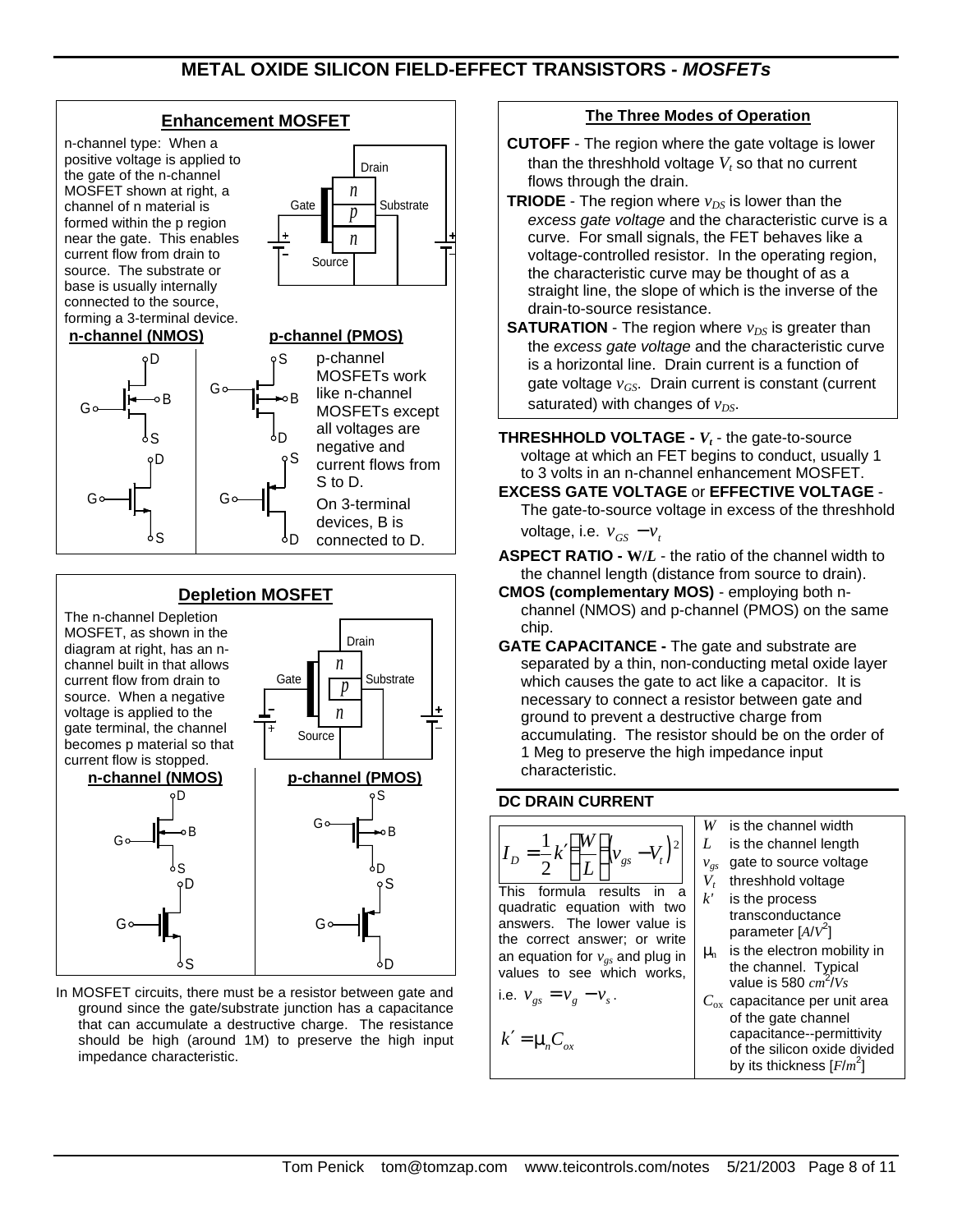# **MOSFETs - AC ANALYSIS and FREQUENCY ANALYSIS**

#### **SMALL-SIGNAL MODELS**

The circuit models for NMOS and PMOS FETs are the same. The arrow in the model's current source always points toward the FET's source terminal. This is the terminal of the circuit symbol which has an arrow, though the circuit symbol arrow may point either direction. The value of  $g_m$  is small and the value of  $r_0$  is large for FETs. This may affect what can be ignored.

$$
\begin{array}{|c|c|c|}\n\hline\nG \circ & & & \circ D \\
\hline\n\circ & & & g_m = \sqrt{2k'(W/L)} I_D^{-1/2} \\
\hline\n\circ & & & r_o = \frac{V_A}{I_D}\n\end{array}
$$

**T-Model** (seldom used) **Caution:** Though it may not look like it, the input impedance is still infinity. No current flows through the gate.



#### **SOURCE DEGENERATION**

When a source resistance is present, it can be incorporated into the small-signal model, changing  $g_m$ ,  $v_{\rm gs}$ , and  $r_{\rm o}$ . This is an approximation that assumes  $g_{\rm m} r_{\rm o} >> 1$ .



#### **CASCODE AMPLIFIER**

 $r_{01}$  acts as a degeneration resistance for  $Q_2$ , giving very high output impedance. The low impedance looking into the source of  $Q_2$  guarantees that virtually all of the transconductance current  $g_{m1}v_{in}$  of  $Q_1$  will find its way to the load. Good high-frequency input Good high-frequency input characteristics. High output impedance.



## **FREQUENCY ANALYSIS**

Small capacitances exist between the gate and drain and between the gate and source. These effect the frequency characteristics of the circuit.



#### **THE MILLER EFFECT**

The existance of  $C_{gd}$  complicates the above model. The Miller effect says that the model can be approximated by removing  $C_{gd}$  and replacing it with another gate-tosource capacitance  $C_M$ . *K* is the voltage gain across  $C_{gd}$  (assuming that  $C_{gd}$  represents an open circuit).



#### **THE POLES OF AN AMPLIFIER**



 $\omega$  = the pole [rad/s]. Convert to Hz by dividing by 2π.  $\tau$  = time constant [seconds]  $R =$  resistance [ohms] *C* = capacitance [farads]

The poles of an amplifier are the frequencies at which the frequency response has dropped off by 3 dB, also called the *corner frequencies*. The CG model below has an input pole and an output pole.

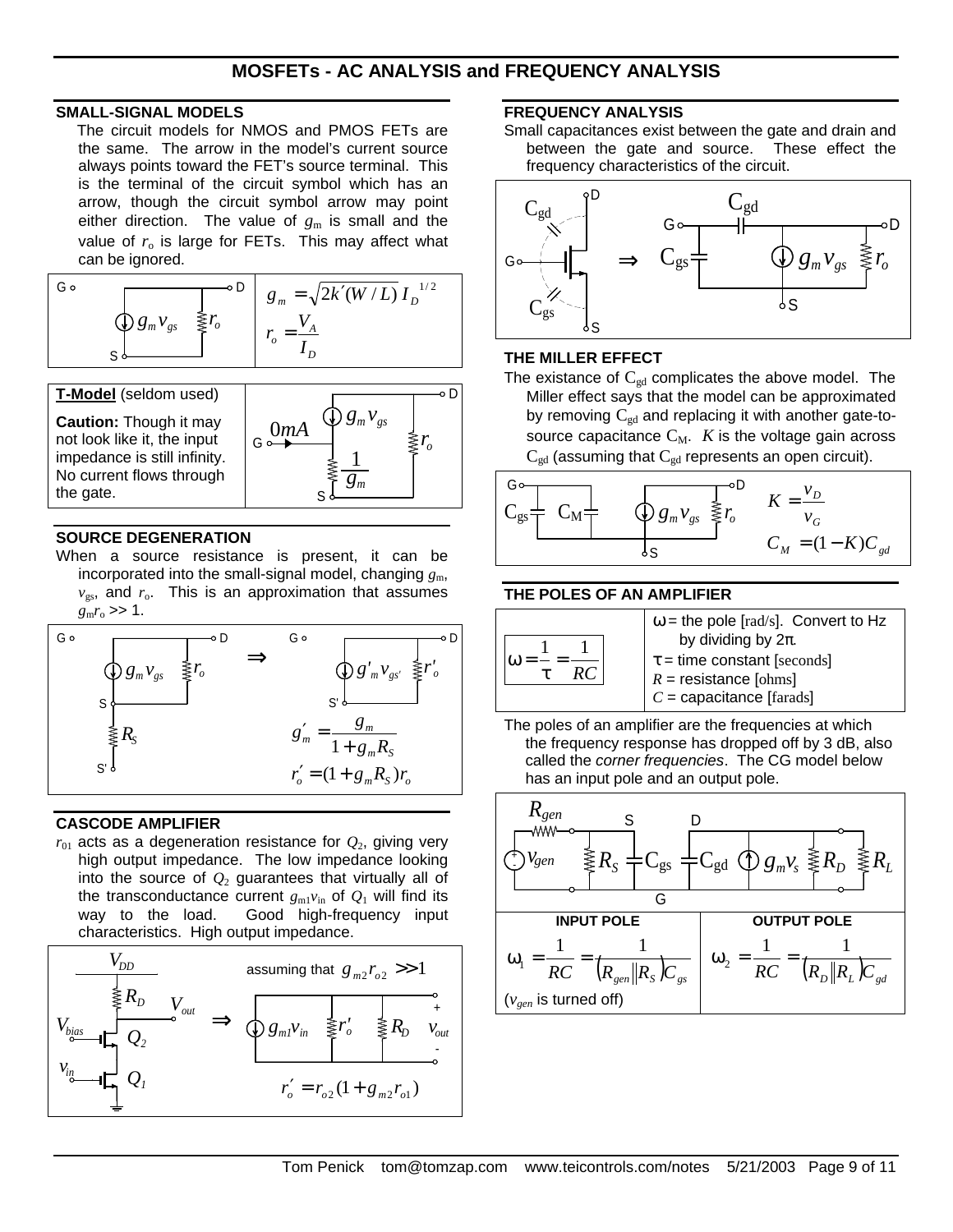# **EQUATION SUMMARY**

|                                                                                        | <b>BJT</b>                                                                                                                                                                                | <b>MOSFET</b>                                                      |
|----------------------------------------------------------------------------------------|-------------------------------------------------------------------------------------------------------------------------------------------------------------------------------------------|--------------------------------------------------------------------|
| <b>DC Current</b>                                                                      | $I_c = \beta I_B$ $I_F = (\beta + 1)I_B$                                                                                                                                                  | $I_D = \frac{1}{2} k' \left(\frac{W}{L}\right) (v_{gs} - V_t)^2$   |
| <b>Circuit Model</b><br><b>Transconductance</b>                                        | $g_m = 40I_c$                                                                                                                                                                             | $g_m = \sqrt{2k'(W/L)} I_n^{1/2}$                                  |
| <b>Circuit Model Resistances</b>                                                       | $r_{\pi} = \frac{\beta}{g_m}$ $r_o = \frac{V_A}{I_C}$ $r_e = \frac{r_{\pi}}{\beta + 1}$                                                                                                   | $r_o = \frac{v_A}{I_P}$                                            |
| <b>Differential Amplifier</b><br><b>Gain and Common-mode</b><br><b>Rejection Ratio</b> | $A_d = \frac{v_{od}}{v_{id}}$ $A_{cm} = \frac{v_{ocm}}{v_{icm}}$<br>CMRR = $\left  \frac{A_d}{A_m} \right $ CMRR <sub>dB</sub> = 20 log <sub>10</sub> $\left  \frac{A_d}{A_{cm}} \right $ |                                                                    |
| <b>Source Degeneration Model</b>                                                       |                                                                                                                                                                                           | $g'_m = \frac{g_m}{1 + g_R}$<br>$r'_{o} = (1 + g_{m} R_{s}) r_{o}$ |
| <b>Cascode Amplifier Model</b>                                                         |                                                                                                                                                                                           | $g'_m = g_{m1}$ $R'_D = R_D$<br>$r'_o = r_{o2}(1 + g_m r_{o1})$    |
| <b>Miller Effect</b>                                                                   | $K = \frac{v_C}{c}$ $C_M = (1 - K)C_\mu$<br>$v_{\pi}$                                                                                                                                     | $K = \frac{V_D}{V_M}$ $C_M = (1 - K)C_{gd}$<br>$v_{\alpha}$        |
| <b>Amplifier Poles</b><br>or Corner Frequency                                          | $\omega = \frac{1}{\tau} = \frac{1}{RC}$                                                                                                                                                  |                                                                    |